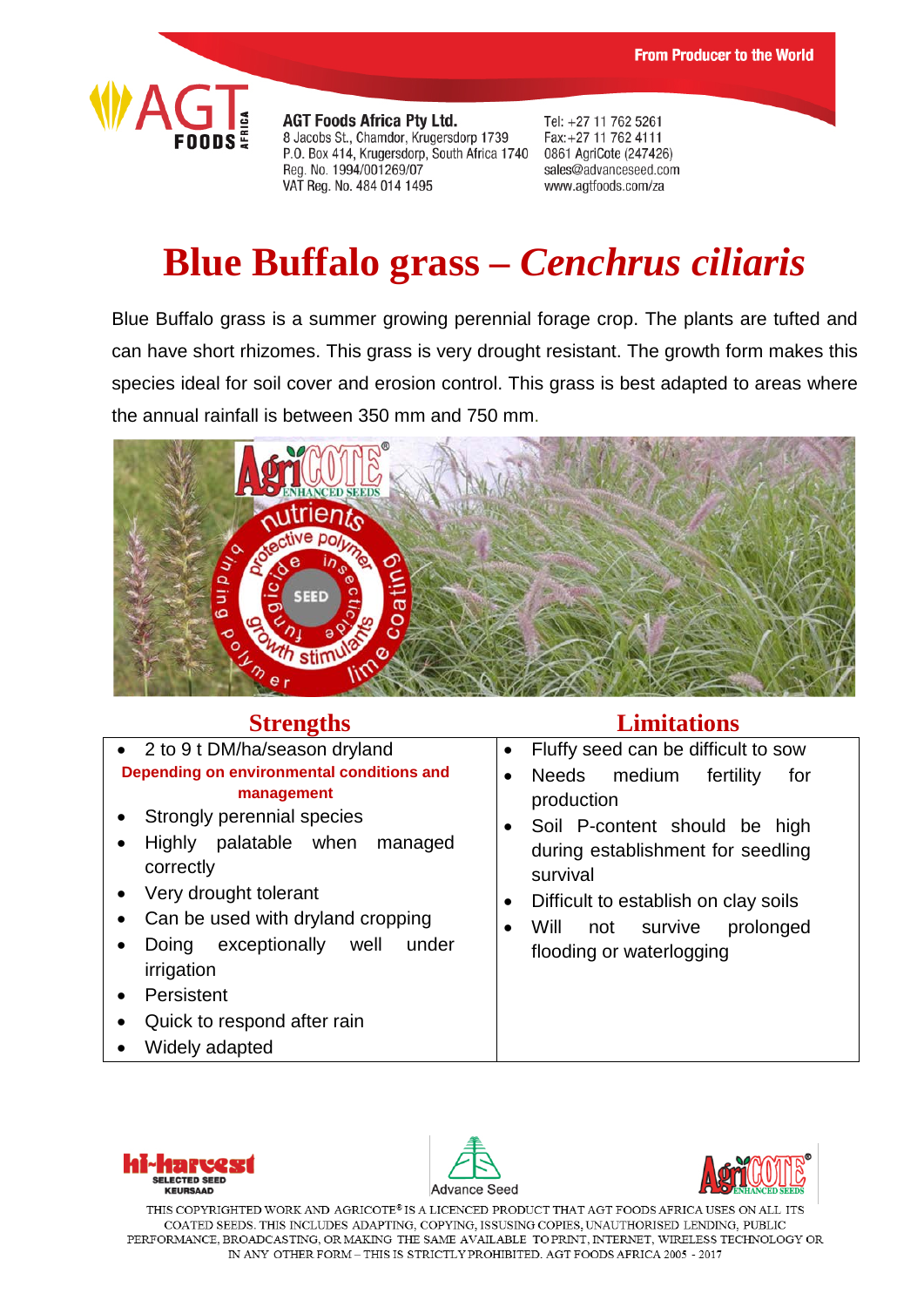

## **What can it be used for?**

**Hay:** Good quality hay can be produced.

**Grazing:** Grazing intervals can be managed to optimize quality.

**Foggage:** Can be used as Foggage. Quality however may vary

**Production potential:** Yields of between 2 – 9 t DM/ha/season can be achieved. This depends on soil fertility, environmental conditions and frequency of utilisation. Under ideal conditions, yields of 12 - 15 t DM/ha/season can be achieved. Slow establishment may delay the first utilisation  $(4 - 6$  months after sowing), but up to 12 months depending on establishment conditions (1,2).



#### **Metabolic disturbances in animals on cultivated pastures:**

**Oxalate poisoning:** High oxalate levels can cause "big head" in horses and oxalate poisoning in young/ hungry ruminants. This is rarely a problem in mature ruminants and associated with poor management.

### **Establishment**

**Climate:** Blue Buffalo grass is widely adapted, including dry to hot conditions. Growth rate increases sharply with temperatures ranging from 15 - 30 °C. The optimal growth temperature is however 35 °C. It can survive temperatures as low as -7 °C.

**Moisture:** This is one of the most drought tolerant grasses commonly planted and established stands can survive at rainfall levels as low as 100 mm

2











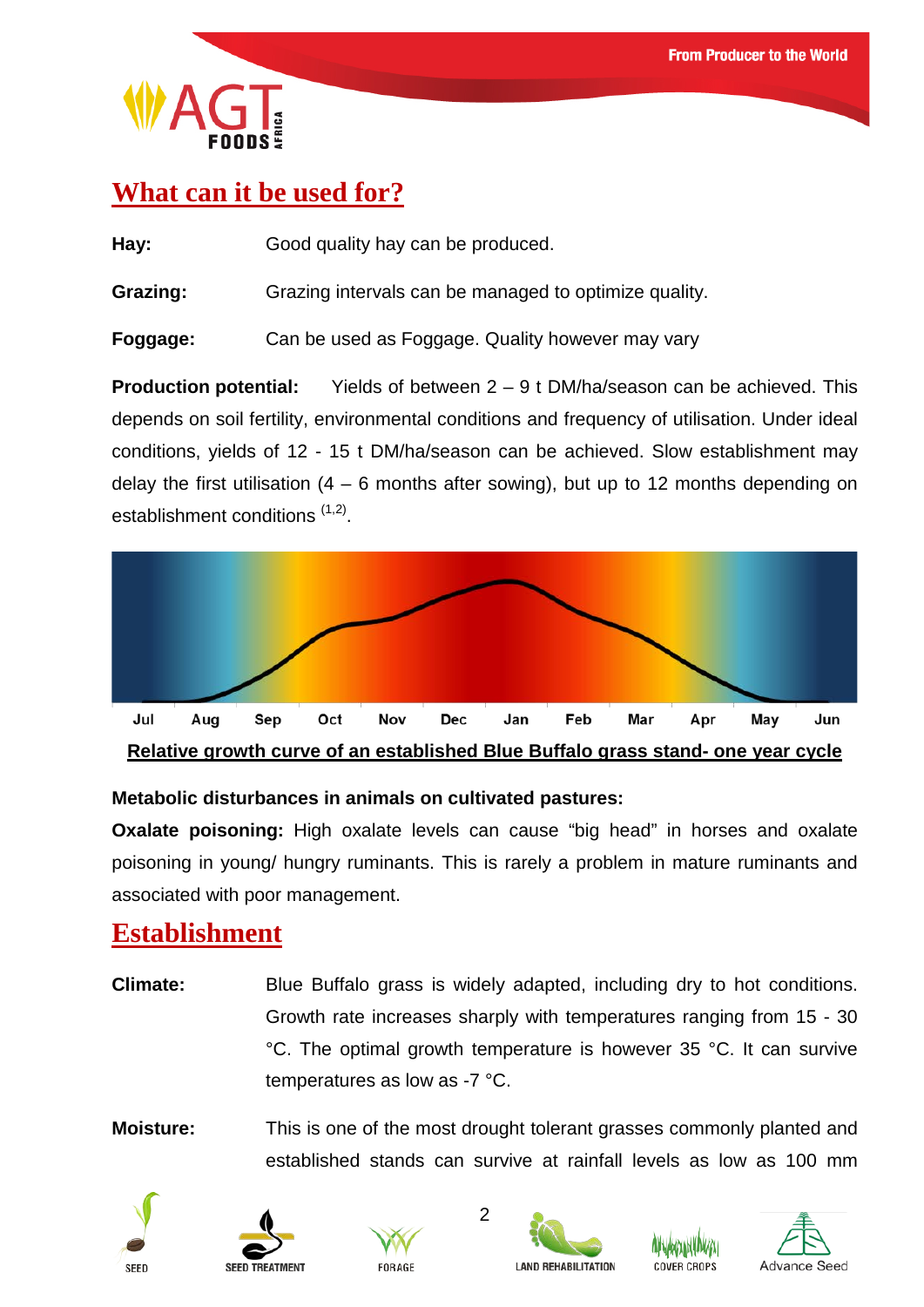

annual, but with low production. For commercial production, it is most commonly grown in areas with rainfall above 350 mm per annum.

**Soil:** It grows best on deep well drained, clay-loamy soils. A soil pH (KCI) of 5.5 - 7.5 is recommended for optimal production, but it will grow at a pH (KCl) as low as 5. This species is very sensitive to soils containing high levels of aluminium.

**Fertilization:** It requires good soil fertility, especially with regards to N, P and Ca. A soil analysis before establishment is essential  $(1, 2, 3)$ .

|                                             | $N$ (kg/ha) | P (mg/kg soil)    | K (mg/kg soil) |
|---------------------------------------------|-------------|-------------------|----------------|
| Requirement for establishment***            | $10-30*$    | $15 - 25$         | 100-120        |
| Seasonal application (kg/ha)                | 40-150**    | Use removal rates |                |
| <b>Production - Removal rates (kg/ton):</b> |             |                   |                |
| Good quality fodder                         | 19          | 3.9               | 36             |
| Average quality fodder                      | 11          | 1.7               | 19.5           |
| Poor quality fodder                         |             |                   | 6.6            |

\*Fertilizer just after establishment (kg/ha)

\*\*Selected rate should maximise profit (150 kg/ha preferably under irrigation)

\*\*\*Determined by production potential

Phosphorus (P) and Potassium (K) can be recycled back to pastures when grazed by animals. This is dependent on the grazing system and the type of animals used. Up to 40% of P and 90% of K can be recycled  $(5)$ . It is however necessary to do annual soil analysis to determine the level to which recycling occurred. The difference should be fertilized. Stands become unproductive with time, as nitrogen is tied up in the root system. Light cultivation with a tined implement every 3-5 years will release mineral N from the soil organic material.

**Methods:** Establish on a firm, fine, weed free seed bed. Consolidating (rolling) the seedbed after sowing/planting will ensure good seed-soil contact and subsequently better germination and establishment.